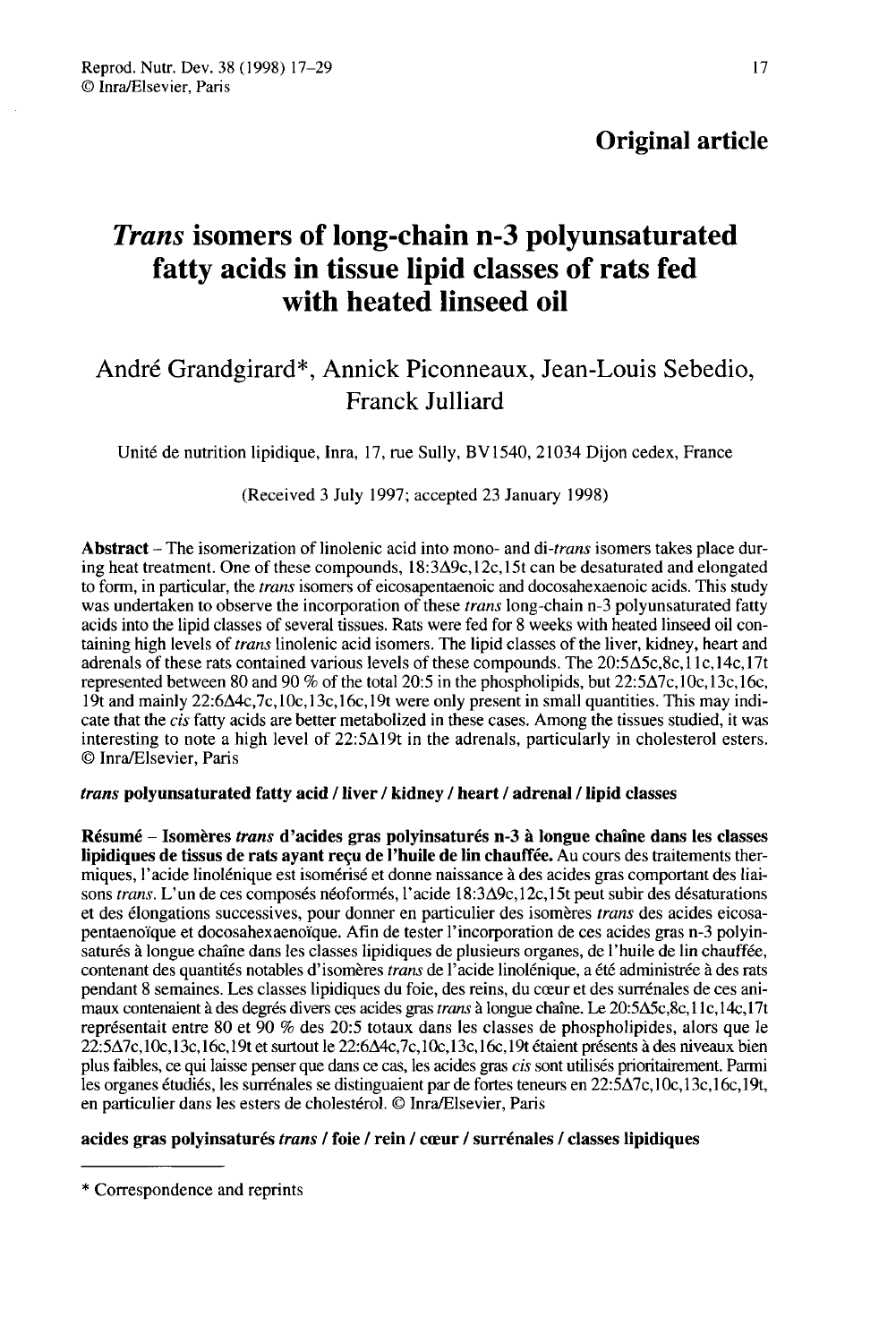# **ABBREVIATIONS**

| $20:5\Delta17t$                         | $20:5\Delta$ 5c, 8c, 11c, 14c, 17t                                                                          | NPL.                                 | non-phosphorus lipid                                                              |
|-----------------------------------------|-------------------------------------------------------------------------------------------------------------|--------------------------------------|-----------------------------------------------------------------------------------|
| $22:5\Delta 19t$                        | $22:5\Delta7c$ , 10c, 13c, 16c, 19t                                                                         | РC                                   | phosphatidylcholine                                                               |
| $22:6\Delta 19t$                        | $22:6\Delta 4c$ , 7c, 10c, 13c, 16c, 19t                                                                    | PF.                                  | phosphatidylethanolamine                                                          |
| СE                                      | cholesterol ester                                                                                           | PI                                   | phosphatidylinositol                                                              |
| DPG                                     | $sn-1,3$ -diphosphatidylglycerol                                                                            | PL.                                  | phospholipid                                                                      |
| <b>FFA</b><br><b>HPLC</b><br><b>LPC</b> | (or cardiolipid)<br>free fatty acid<br>high performance liquid<br>chromatography<br>lysophosphatidylcholine | PS<br><b>PUFA</b><br><b>SM</b><br>TG | phosphatidylserine<br>polyunsaturated fatty acid<br>sphingomyelin<br>triglyceride |

### 1. INTRODUCTION

During the heat treatment of vegetable oils, linolenic acid can undergo geometrical isomerization [8]. The main compounds formed are 18:3A9c, 12c, 15t, 18:3A9t, 12c, 15c and 18:3A9t, 12c, 15t  $[\Delta$  nomenclature (carbon counting beginning by the carboxyl group) was used for trans polyunsaturated fatty acids in order to specify the position and the geometry of all the ethylenic bonds]. The relative quantities of these compounds depends on the heating conditions [7, 22]. These trans isomers of linolenic acid have been detected in deodorized oils as well as in french fries [20] or in low-calorie spreads [23].

When rats were given a diet containing these trans isomers of linolenic acid, some trans long-chain n-3 polyunsaturated fatty acids were detected in the liver [10]. An isomer of eicosapentaenoic acid 20:5A5c, 8c, llc, 14c, 17t (abbreviated  $20:5\Delta$ 17t) and an isomer of docosahexaenoic acid 22:6A4c, 7c, 10c, 13c, 16c, 19t  $(22:6\Delta19t)$  were thus identified. Another compound was also present whose characteristics seemed to indicate that it was the  $22:5\Delta7c$ , 10c, 13c, 16c, 19t  $(22:5\Delta19t)$ , a *trans* isomer of 22:5 (n-3). These long-chain trans PUFA could be formed in vivo by successive desaturations and elongations from the  $18:3\Delta9c$ , 12c, 15t present in the diet.

The purpose of the present study was first, to determine which lipid classes contained these trans polyunsaturated fatty acids, and second if other organs, such as the heart, kidneys or adrenals could also incorporate these compounds.

### 2. MATERIALS AND METHODS

# 2.1. Animals and diet

In this experiment, 24 specific pathogen free (SPF) Wistar rats from our animal breeding were used after they were weaned. They were all fed during a 6-day pre-experimental period with the control diet, in order to be accustomed to the purified diet. They were then separated into two groups of 12 animals and received the experimental diets for 8 weeks. The composition of this diet was already described [6]. As the preparation of large quantities of purified isomers of linolenic acid is difficult and expensive [9], these compounds were introduced in the diet as heated linseed oil. However, another experiment was undertaken in order to check that the other compounds present in the heated linseed oil did not interfere with the metabolism of trans polyunsaturated fatty acids. This work will be published later.

The experimental group (H) received in its diet linseed oil heated under nitrogen at 275 °C for 12 h, as lipids (table  $\Gamma$ ). The control group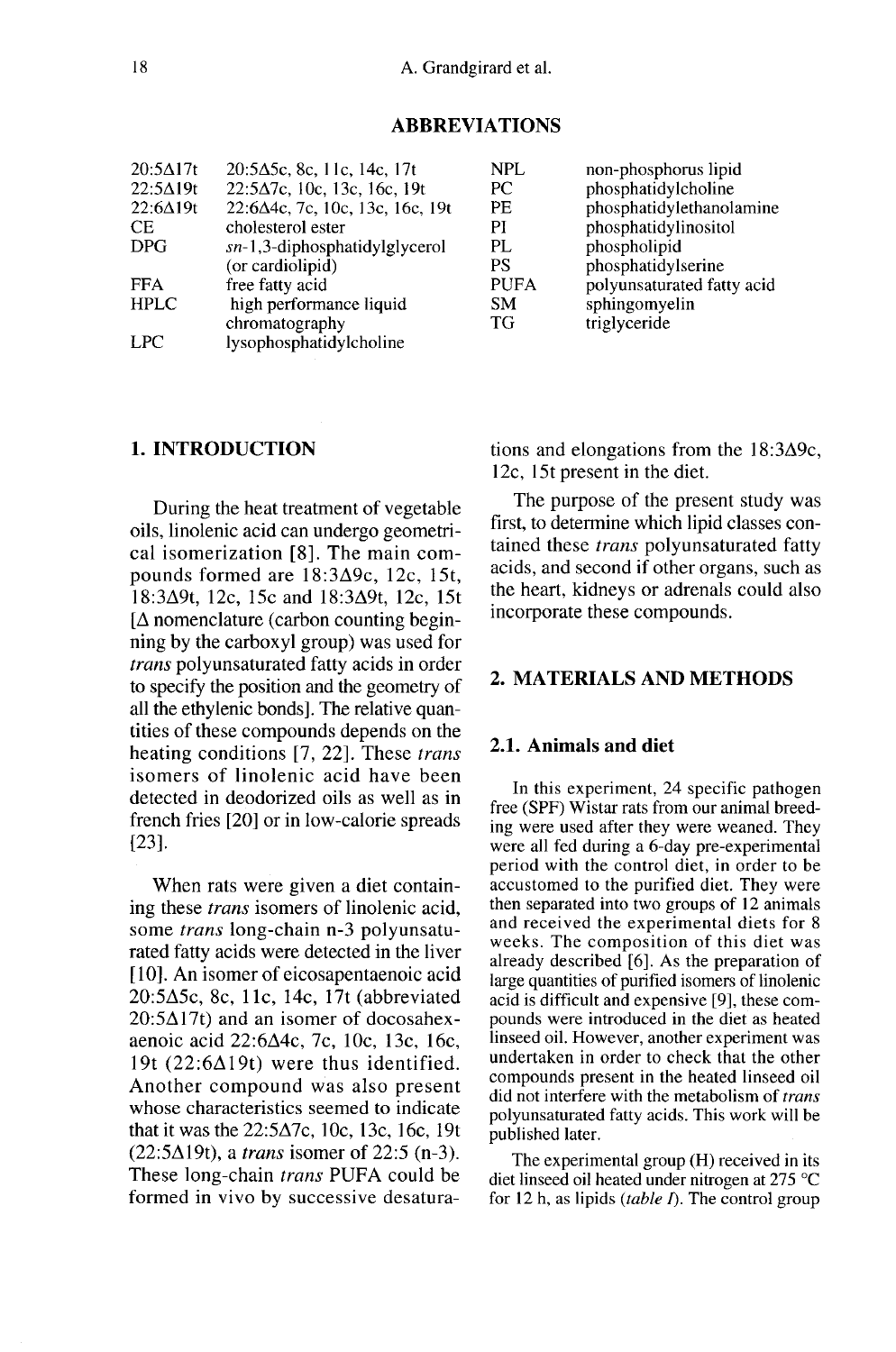| <b>Fatty Acid</b>           | Fresh linseed oil<br>F | Linseed oil heated at 275 °C, 12 h, under $N_2$<br>Н |
|-----------------------------|------------------------|------------------------------------------------------|
| 16:0                        | 5.1                    | 5.5                                                  |
| 18:0                        | 4.1                    | 4.7                                                  |
| $18:1\Delta9t$              |                        | 0.4                                                  |
| $18:1\Delta$ 9c             | 19.8                   | 16.8                                                 |
| $18:2\Delta$ 9c, 12t        |                        | 3.2                                                  |
| $18:2\Delta9t.12c$          |                        | 3.1                                                  |
| $18:2\Delta$ 9c, 12c        | 17.2                   | 7.2                                                  |
| $18:3\Delta9t, 12c, 15t$    |                        | 8.0                                                  |
| $18:3\Delta$ 9c, 12c, 15t   |                        | 4.1                                                  |
| $18:3\Delta 9t, 12c, 15c^a$ |                        | 4.6                                                  |
| $18:3\Delta$ 9c, 12c, 15c   | 51.4                   | 1.1                                                  |
| Other fatty acids           | 2.3                    | 16.2                                                 |
| Polymerized fatty acids     |                        | 25.1                                                 |

Table I. Fatty acid composition of linseed oils.

<sup>a</sup> This peak also contains some  $18:3\Delta 9c,12t,15c$ .

(F) was fed with fresh linseed oil (Robbe, Compiègne, France). Because of the possible reduction in food intake by the animals receiving this heated oil, the consumption of the control group was restricted by pair feeding. All the animals were fed each day and their food intake was recorded.

After 8 weeks, the animals were killed and the liver, heart, kidneys and adrenals were dissected out, weighed and placed immediately in a mixture of chloroform/methanol 2/1 (V/V) for lipid extraction.

#### 2.2. Lipid extraction and class separations

The organ lipids were extracted according to Folch et al. [4]. All the livers were extracted individually and their lipids were then gathered in three pools. The kidneys, heart and adrenals were pooled before extraction (three pools of four rats).

The separation of phospholipids (PL) and non-phosphorus lipids (NPL) was effected using silica cartridges [13]. The cholesterol esters (CE), triglycerides (TG) and free fatty acids (FFA) were obtained from NPL using the HPLC method of Hamilton and Comai [12]: a pump (Waters F 6000 A), a silica  $5-\mu m$ column (0.39 cm i.d.  $\times$  12.5 cm Waters), and a differential refractometer R401 Waters were used. The mobile phase was a mixture of hexane/2-propanol/acetic acid 100/0.4/0.01 I (Valum (0.39 cm i.d.  $\times$  12.5 cm V<br>column (0.39 cm i.d.  $\times$  12.5 cm V<br>a differential refractometer R401 v<br>used. The mobile phase was a mix<br>ane/2-propanol/acetic acid 10<br>(V/V/V) at 1 mL·min<sup>-1</sup>.

The PL were fractionated in classes with the HPLC method of Juaneda and Rocquelin [14], using a Varian 5000 HPLC system and a Pye Unicam PU 4020 UV detector. A first column, 25 cm long, internal diameter 0.75 cm, containing a  $5$ -um phase (Lichrosorb Li 60, Merck) was used, with a solvent gradient of 2-propanol/hexane/water varying from 54/41/5  $(\overline{V}/\overline{V}/V)$  to 52/39/9 (V/V/V) in 10 min, at  $\hat{2}$  mL $\cdot$ min<sup>-1</sup>. This allowed the separation of diphosphatidylglycerol (DPG), phosdiphosphatidylglycerol (DPG), phatidylethanolamine (PE), phosphatidylinositol (PI), phosphatidylserine (PS) and lysophosphatidylcholine (LPC). The phosphatidylcholine (PC) and sphingomyelin (SM) were collected together and separated on a second column, 25 cm long, internal diameter 0.48 cm, containing a  $10$ -µm phase (Lichrosorb Li 60, Merck), with acetonitrile/methanol/water 71/21/8 (V/V/V) running isocratically. For fatty acid identification, all the classes were collected using a fraction collector Gilson 201.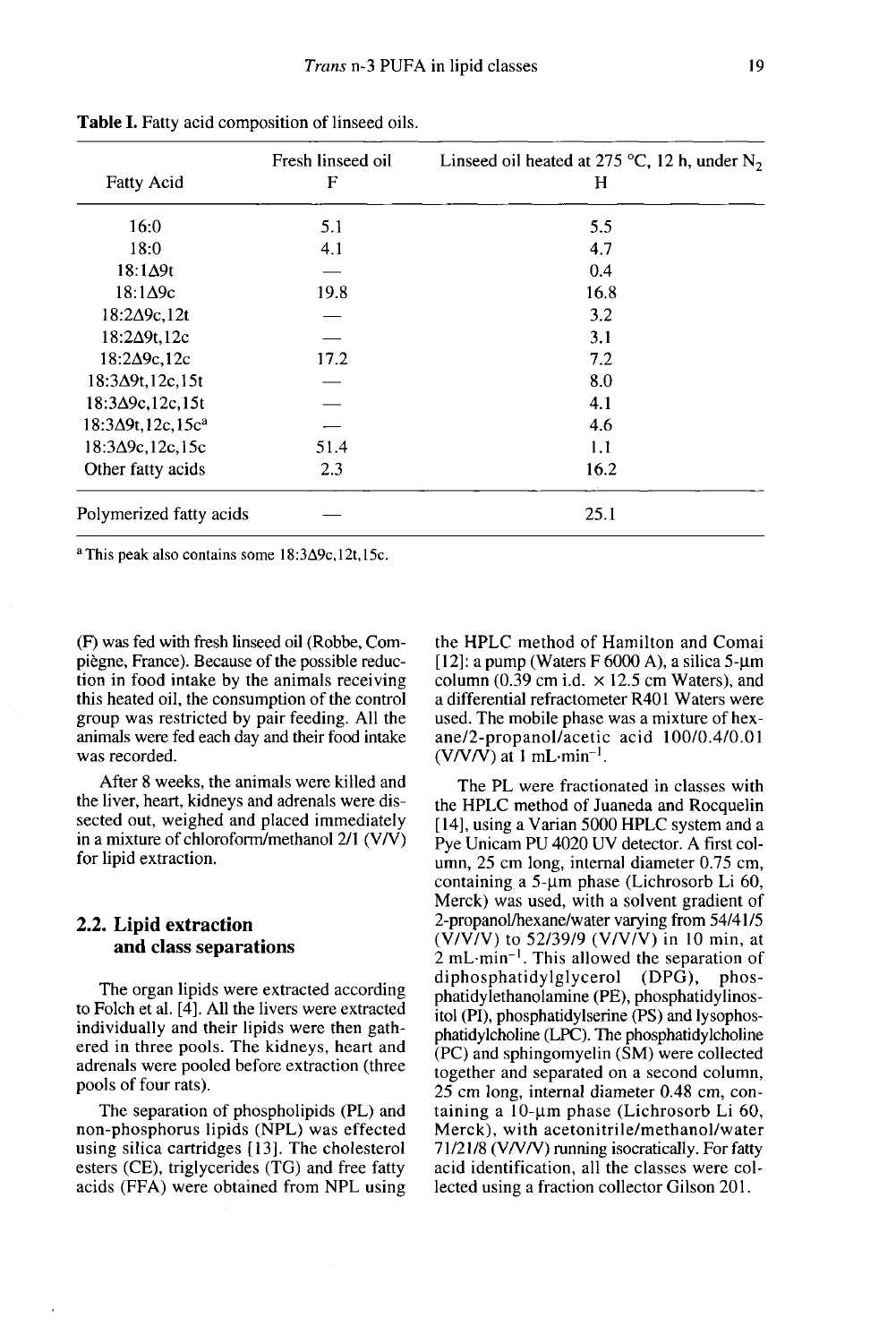# 2.3. Gas-liquid chromatography of the methyl esters

After the evaporation of the solvents, all classes were methylated using the<br>BF<sub>3</sub>/methanol method of Morrison and Smith **2.3. Gas-liquid chromatography**<br>
of the methyl esters<br>
After the evaporation of the solvents, all<br>
classes were methylated using the<br>
BF<sub>3</sub>/methanol method of Morrison and Smith-<br>
[15], at 90 °C for 90 min, except for sp [15], at 90  $\degree$ C for 90 min, except for sphingomyelin which was methylated for 12 h. After hexane extraction, the fatty acid methyl esters were analyzed and quantified by gas-liquid chromatography. Three capillary columns were used: a home-made glass Carbowax 20M column (35 m long and 0.35 mm internal diameter), a Silar IOC Alltech glass column (50 m long and 0.25 mm internal diameter) and a fused silica CP Sil 88 Chrompack column (50 m long, 0.32 mm internal diameter and  $0.2 \mu$ m film thickness). A solid injector [19] was used and helium was the carrier gas. The analyses were performed at 180 °C. The temperature of the injectors and detectors was 240 °C. An Autolab System 4 (Spectraphysics) or a Vista 401 (Varian) integrators was used for the quantitative analyses. The fatty acids were identified by comparison with commercial standards (Nu-Check Prep) or with *trans* longchain PUFA isolated and previously identified  $[10]$ .

# 3. RESULTS

The food intake was not different between the two groups, since the consumption of the control animals was limited by pair feeding. At the end of the experiment, the weight of the animals fed with heated oil was significantly lower (7 %) and their liver and kidneys were heavier (respectively 35 and 24 %) than the control animals, as has already been described in previous studies [3, 17, 18].

No trans PUFA were observed in all lipid classes of the four tissues of the animals receiving fresh oil in their diet. Therefore, only the fatty acid composition of the lipid classes of the tissues of experimental rats receiving heated linseed oil in their diet were reported in tables II, III, IV and V. All the lipid classes of the four tissues contained the trans isomers of linolenic acid, except the SM of liver

and kidneys and the LPC of adrenals. In these cases, however, linolenic acid was also not detectable. The non-phosphorus lipid classes, in particular the TG, presented the highest levels of *trans* 18:3. Among the phospholipids, the DPG and PC were the main classes containing *trans* 18:3. The PI and PS contained only low quantities of these trans compounds, except in the heart.

Trans long-chain n-3 PUFA were also present in tissues, as already observed by Grandgirard et al. [10]. 20:5A I 7t, 22:5A I 9t and 22:6A19t were detected in almost all lipid classes. Only the SM of liver, kidneys and heart, as well as the LPC of heart did not contain such isomers.

In order to better evaluate the quantities of trans PUFA in lipid classes, their levels were summarized in *figures 1* to 4. It is first evident that these compounds are not negligible. The CE of adrenals contained about 12 % of them and their average in all classes was 5 %. The  $20:5\Delta17t$  was the main long-chain trans PUFA. It was present in all classes, except SM and LPC and its level reached 2 % of the total amount of fatty acids in some cases.  $22:5\Delta$ 19t was never present in large quantities, except in the adrenals. In this organ, it represented the main long-chain trans PUFA and its level was very high in CE. When present, the  $22:6\Delta 19t$  always appeared in small amounts, except in PE and PS.

Among the phospholipids, there were large differences in the incorporation of such compounds. PE and PS were the only classes which contained all the different types of trans n-3 isomers. In PC, in most cases, only  $20:5\Delta$ 17t was found. The cardiolipids (DPG) incorporated very few long-chain *trans* PUFA. The incorporation in PI was better for the long-chain trans PUFA than for the trans 18:3. There were some unexpected results in LPC. For example,  $22:6\Delta 19t$  was observed in hepatic LPC and not in hepatic PC. In the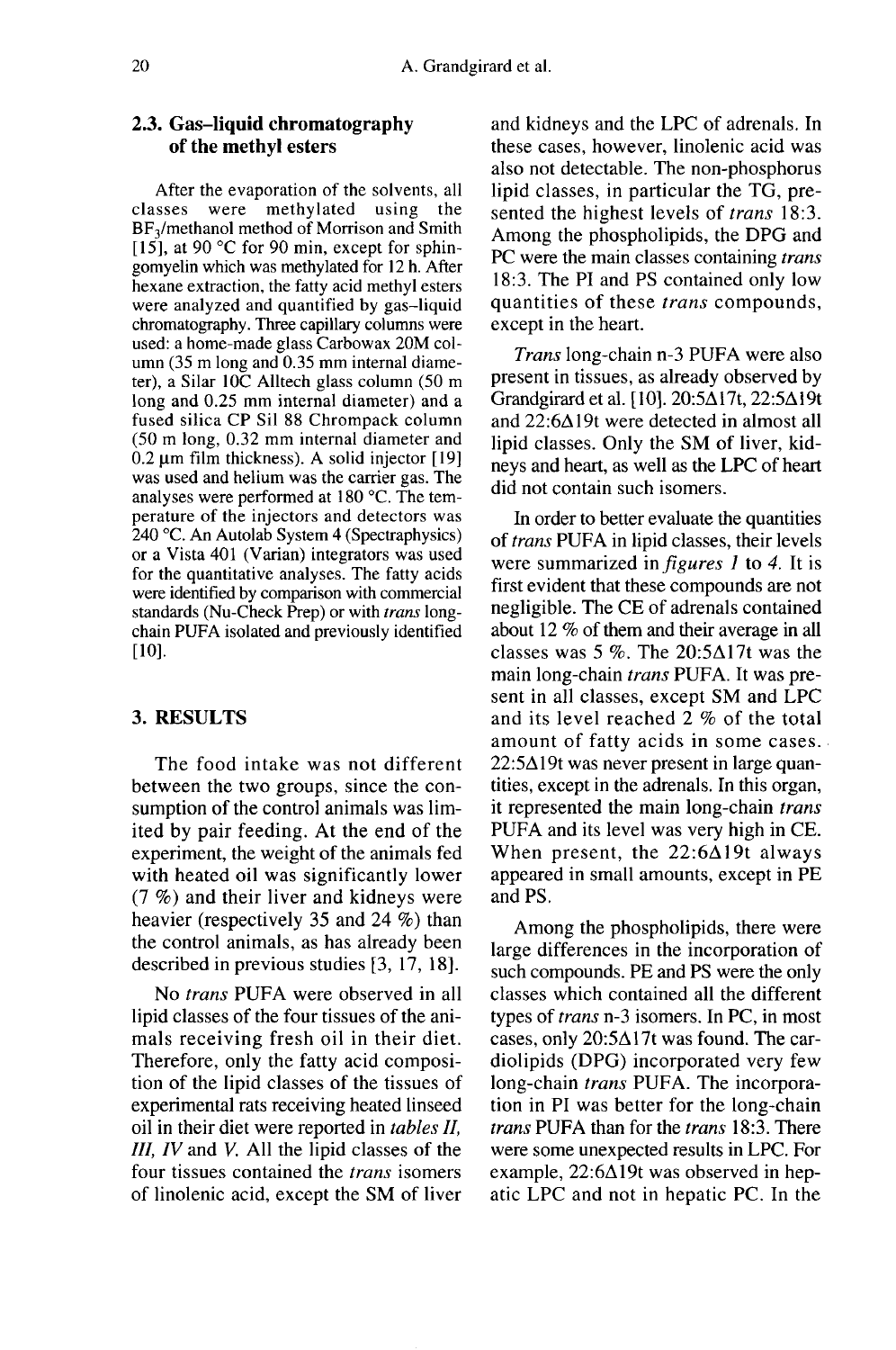|                                                                                                | p                                  | 5               | FFA             | R               | ዚ                | DPG             | ᅀ                | Σď                                 | LPC              | ŠΝ              |
|------------------------------------------------------------------------------------------------|------------------------------------|-----------------|-----------------|-----------------|------------------|-----------------|------------------|------------------------------------|------------------|-----------------|
| 18:349c, 12c, 15t                                                                              | $0.86 \pm 0.04$                    | $1.04 \pm 0.01$ | $0.83 \pm 0.03$ | $0.85 \pm 0.05$ | $0.42 \pm 0.02$  | $1.48 \pm 0.18$ | $0.12 \pm 0.02$  | $0.64 \pm 0.09$                    | $0.57 \pm 0.09$  |                 |
| 18:349t, 12c, 15c <sup>a</sup>                                                                 | $1.85 \pm 0.08$                    | $0.95 \pm 0.03$ | $0.99 \pm 0.11$ | $0.30 \pm 0.07$ | $0.59 \pm 0.02$  | $0.64 \pm 0.05$ | $0.10 \pm 0.01$  | $0.22 \pm 0.04$                    | $0.61 \pm 0.05$  |                 |
| 18:349t, 12c, 15t                                                                              | $2.46 \pm 0.05$                    | $0.93 \pm 0.07$ | $1.55 \pm 0.10$ | $1.12 \pm 0.15$ | $0.59 \pm 0.08$  | $0.64 \pm 0.02$ | $0.17 \pm 0.01$  | $0.43 \pm 0.03$                    | $0.73 \pm 0.05$  |                 |
| $\Sigma$ trans $18.3$                                                                          | 5.17                               | 2.92            | 3.37            | 2.27            | 1.60             | 2.76            | 0.39             | 1.29                               | 1.91             |                 |
| 18:3 n-3<br>20:4 n-6<br>$\Sigma$ n-6                                                           |                                    | $0.77 \pm 0.05$ | $0.30 \pm 0.10$ | $0.09 \pm 0.01$ | <b>A</b>         | $0.22 \pm 0.06$ | $\overline{a}$   | $0.08 \pm 0.01$                    | $\overline{a}$   | $\mathbf{R}$    |
|                                                                                                | $0.20 \pm 0.02$<br>$1.72 \pm 0.10$ | $5.83 \pm 0.29$ | $5.86 \pm 1.95$ | $9.53 \pm 0.01$ | $24.51 \pm 0.43$ | $4.58 \pm 0.25$ | $25.81 \pm 0.48$ | $18.44 \pm 0.33$                   | $14.72 \pm 0.12$ | $2.09 \pm 0.36$ |
|                                                                                                | 10.43                              | 16.64           | 14.59           | 24.08           | 30.76            | 41.38           | 33.49            | 23.86                              | 27.39            | 5.37            |
| $20:5\,\mathrm{Al}7t$<br>$20:5\,\mathrm{n-3}$<br>$22:5\,\mathrm{Al}9t$<br>$22:5\,\mathrm{n-3}$ |                                    | $0.85 \pm 0.03$ | $0.58 \pm 0.06$ | $1.28 \pm 0.06$ | $2.53 \pm 0.08$  | $0.41 \pm 0.01$ | $0.87 \pm 0.04$  | $1.84 \pm 0.09$                    | $1.99 \pm 0.32$  |                 |
|                                                                                                | $0.33 \pm 0.02$<br>$0.08 \pm 0.01$ | $0.02$ ± 0.02   | $0.17 \pm 0.04$ | $0.22 \pm 0.01$ | $0.52 \pm 0.06$  | $0.11 \pm 0.03$ | $0.13\pm0.02$    | $0.51 \pm 0.11$                    | $0.26 \pm 0.05$  |                 |
|                                                                                                | $\overline{a}$                     | 5               | $0.12 \pm 0.01$ | $\overline{a}$  | $0.31 \pm 0.03$  | <u>ក្ន</u>      | $0.25 \pm 0.04$  | $0.17 \pm 0.01$<br>$0.67 \pm 0.04$ | $\mathbf{z}$     |                 |
|                                                                                                | $\mathbb{R}$                       | $\mathbb{R}$    | $0.35 \pm 0.06$ | $0.17 \pm 0.02$ | $0.87 \pm 0.07$  | $0.26 \pm 0.01$ | $0.74 \pm 0.05$  |                                    | $0.50 \pm 0.19$  |                 |
| 22:6Δ19                                                                                        |                                    | $\mathbbmss{E}$ | $0.32 \pm 0.13$ | 5               | $1.09 \pm 0.19$  | $0.26 \pm 0.05$ | $0.36 \pm 0.07$  | $0.95 \pm 0.14$                    | $0.68 \pm 0.12$  |                 |
| $22.6 n-3$                                                                                     | 0.01<br>$0.36 \pm 1$               | $0.47 \pm 0.02$ | $2.92 \pm 0.75$ | $1.60 \pm 0.03$ | $9.62 \pm 0.56$  | $3.06 \pm 0.13$ | $3.25 \pm 0.17$  | $9.57 \pm 0.34$                    | $4.65 \pm 0.40$  |                 |
| <sup>a</sup> This peak also contains some 18:349c, 12t, 15c; $^{b}$ nd = not detected (< 0.05) |                                    |                 |                 |                 |                  |                 |                  |                                    |                  |                 |

Table II. Polyunsaturated fatty acids in the hepatic lipid classes (% of total fatty acids).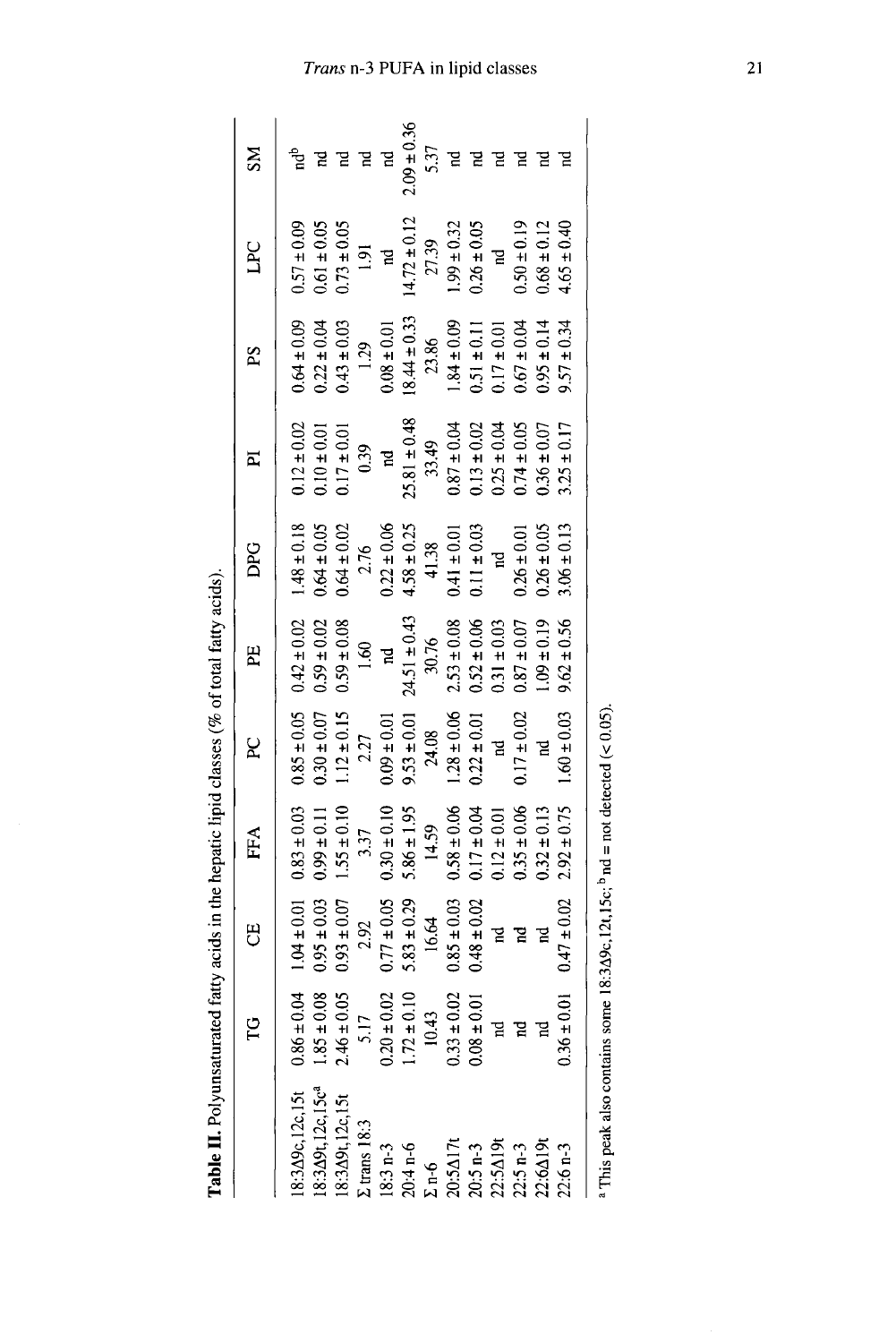| į                                                                                                                                                                                                                                                                                                                            |
|------------------------------------------------------------------------------------------------------------------------------------------------------------------------------------------------------------------------------------------------------------------------------------------------------------------------------|
| $\begin{bmatrix} 1 & 0 & 0 & 0 \\ 0 & 0 & 0 & 0 \\ 0 & 0 & 0 & 0 \\ 0 & 0 & 0 & 0 \\ 0 & 0 & 0 & 0 \\ 0 & 0 & 0 & 0 \\ 0 & 0 & 0 & 0 \\ 0 & 0 & 0 & 0 & 0 \\ 0 & 0 & 0 & 0 & 0 \\ 0 & 0 & 0 & 0 & 0 \\ 0 & 0 & 0 & 0 & 0 & 0 \\ 0 & 0 & 0 & 0 & 0 & 0 \\ 0 & 0 & 0 & 0 & 0 & 0 \\ 0 & 0 & 0 & 0 & 0 & 0 \\ 0 & 0 & 0 & 0 & $ |
| j                                                                                                                                                                                                                                                                                                                            |
| í                                                                                                                                                                                                                                                                                                                            |
| ֧֧֧֧֧֧֧֧֧֧֧֧֓֓֓֓֓֓֓֓֓֓֓֓<br>í                                                                                                                                                                                                                                                                                                |
| i<br>こうこうしょう                                                                                                                                                                                                                                                                                                                 |
|                                                                                                                                                                                                                                                                                                                              |
| i                                                                                                                                                                                                                                                                                                                            |
|                                                                                                                                                                                                                                                                                                                              |
|                                                                                                                                                                                                                                                                                                                              |
| $\frac{1}{2}$                                                                                                                                                                                                                                                                                                                |
| .<br>E                                                                                                                                                                                                                                                                                                                       |

 $\ddot{\phantom{0}}$ 

|                                                                                                               | p                              | 5<br>C          | FFA             | RC               | Ë                | DPG             | $\overline{a}$   | Sd                      | LPC             | <b>NS</b>       |
|---------------------------------------------------------------------------------------------------------------|--------------------------------|-----------------|-----------------|------------------|------------------|-----------------|------------------|-------------------------|-----------------|-----------------|
| $8:3\triangle 9c, 12c, 15t$ $1.08 \pm 0.15$                                                                   |                                | $1.16 \pm 0.16$ | $0.77 \pm 0.04$ | $0.59 \pm 0.06$  | $0.23 \pm 0.01$  | $2.02 \pm 0.03$ | $0.09 \pm 0.01$  | $0.20 \pm 0.04$         | $0.71 \pm 0.15$ | ដើ              |
| $8:3\Delta 9t$ , 12c, 15c <sup>a</sup> 1.54 ± 0.25                                                            |                                | $1.37 \pm 0.14$ | $0.90 \pm 0.17$ | $0.81 \pm 0.05$  | $0.49 \pm 0.02$  | $1.20 \pm 0.05$ | $0.22 \pm 0.04$  | $0.25 \pm 0.01$         | $0.15 \pm 0.03$ |                 |
| $8:3\Delta 9t, 12c, 15t$ 2.89 ±                                                                               | 0.36                           | $1.85 \pm 0.28$ | $1.50 \pm 0.24$ | $1.59 \pm 0.12$  | $0.44 \pm 0.01$  | $0.89 \pm 0.05$ | $0.25 \pm 0.04$  | $0.35 \pm 0.03$         | $0.52 \pm 0.11$ |                 |
| $\Sigma$ trans $18:3$                                                                                         | 5.51                           | 4.38            | 3.17            | 2.99             | 1.16             | $\frac{1}{4}$   | 0.56             | 0.80                    | 1.38            | A               |
| $18:3 n-3$                                                                                                    | $0.34 \pm 0.07$<br>1.43 ± 0.11 | $0.98 \pm 0.11$ | $0.18 \pm 0.05$ | $0.07 \pm 0.02$  | 74               | $0.20 \pm 0.05$ | $\overline{a}$   | $\overline{\mathbf{r}}$ | $\mathbf{r}$    | $\mathbb{R}$    |
| $20:4 n-6$                                                                                                    |                                | $8.67 \pm 0.26$ | $9.06 \pm 0.36$ | $13.89 \pm 0.22$ | $35.97 \pm 0.33$ | $4.55 \pm 0.46$ | $32.62 \pm 0.53$ | $30.40 \pm 0.21$        | $6.17 \pm 0.33$ | $0.31 \pm 0.01$ |
| $\Sigma$ n-6                                                                                                  | 11.17                          | 19.86           | 18.24           | 27.85            | 41.73            | 59.08           | 39.15            | 35.68                   | 13.84           | 123             |
| 20:5Δ17t                                                                                                      | $0.12 \pm 0.01$                | $0.82 \pm 0.08$ | $0.95 \pm 0.05$ | $1.69 \pm 0.03$  | $2.75 \pm 0.05$  | $0.36 \pm 0.09$ | $1.20 \pm 0.01$  | $2.65 \pm 0.07$         | $0.73 \pm 0.07$ |                 |
| $20:5 n-3$                                                                                                    | $\mathbb{R}$                   | $0.75 \pm 0.01$ | $0.42 \pm 0.04$ | $0.25 \pm 0.02$  | $0.54 \pm 0.03$  | $0.09 \pm 0.01$ | $0.13 \pm 0.01$  | $0.54 \pm 0.05$         | $0.25 \pm 0.05$ |                 |
| 22:5Δ19                                                                                                       | Pu                             | $0.28 \pm 0.02$ | $0.15 \pm 0.02$ | d                | $0.16 \pm 0.01$  | $\mathbf{r}$    | $\mathbb{R}$     | $0.28 \pm 0.09$         | 'n              |                 |
| $22:5 n-3$                                                                                                    | Pu                             | $0.42 \pm 0.14$ | $0.22 \pm 0.03$ | $0.21 \pm 0.02$  | $0.17 \pm 0.02$  | $0.24 \pm 0.01$ | $0.22 \pm 0.01$  | $0.19 \pm 0.05$         | $0.37 \pm 0.02$ |                 |
| $22:6\triangle$ 19t                                                                                           |                                | $0.17 \pm 0.03$ | $0.13 \pm 0.03$ | ផ                | $0.16 \pm 0.03$  | 2               | $0.09 \pm 0.02$  | $0.13 \pm 0.01$         | 5               |                 |
| $22:6 n-3$                                                                                                    | $0.06 \pm 0.01$                | $1.23 \pm 0.17$ | $0.97\pm0.03$   | $1.21 \pm 0.03$  | $1.72 \pm 0.05$  | $1.08 \pm 0.05$ | $1.06 \pm 0.01$  | $0.83 \pm 0.09$         | $0.52 \pm 0.05$ |                 |
| <sup>a</sup> This peak also contains some 18:3 $\Delta$ 9c, 12t, 15c; <sup>b</sup> nd = not detected (< 0.05) |                                |                 |                 |                  |                  |                 |                  |                         |                 |                 |

A. Grandgirard et al.

ł,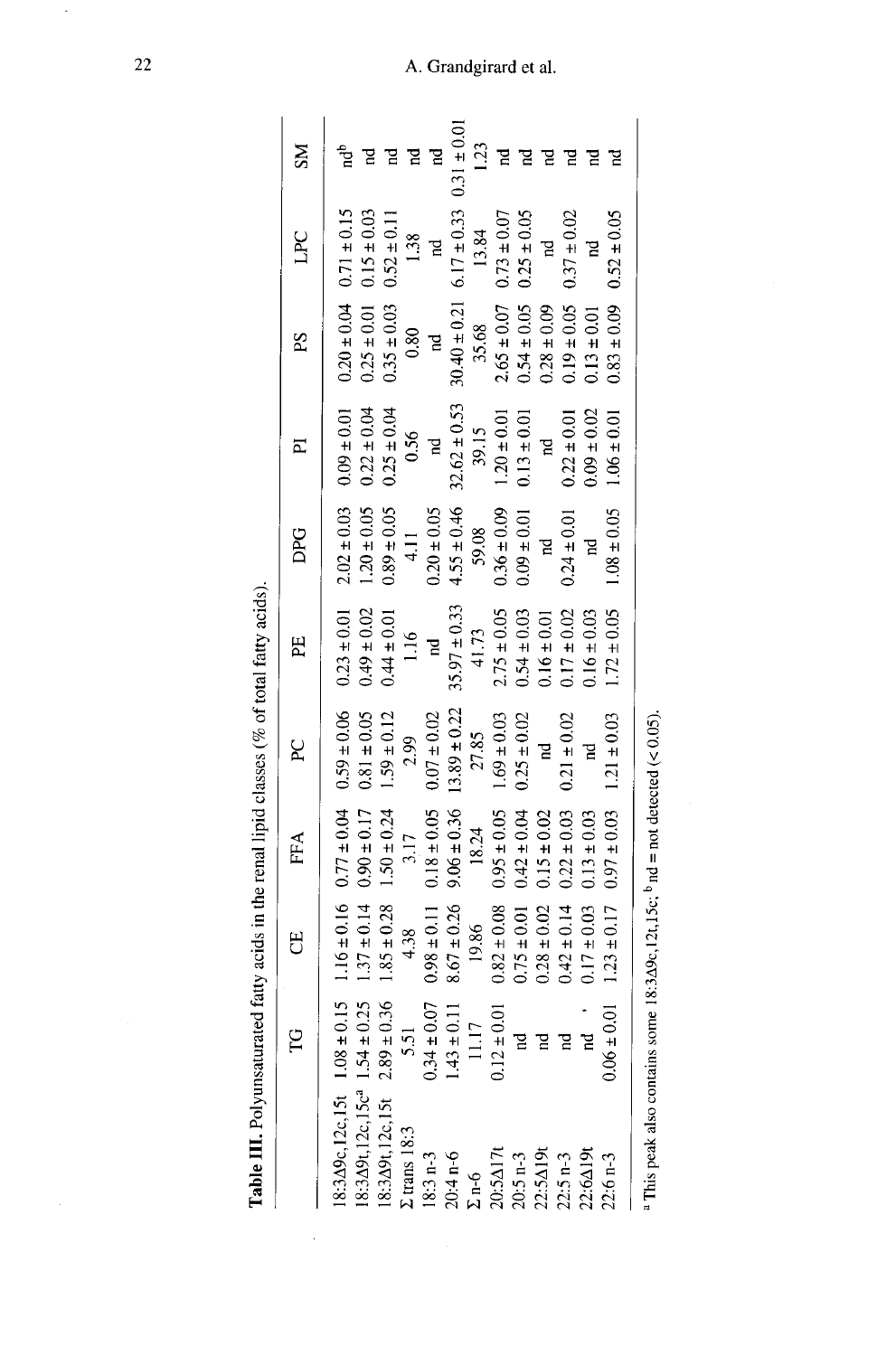| Table IV. Polyunsaturated fatty acids in the heart lipid classes (% of total fatty acids). |                                  |                  |                 |                 |                  |                 |                 |                                   |                 |                 |
|--------------------------------------------------------------------------------------------|----------------------------------|------------------|-----------------|-----------------|------------------|-----------------|-----------------|-----------------------------------|-----------------|-----------------|
|                                                                                            | С<br>Н                           | 5                | FFA             | R               | Ë                | DPG             | ℡               | SS                                | DC              | ŠМ              |
| $8:3\Delta 9c, 12c, 15t$ $1.35 \pm 0.06$                                                   |                                  | $1.24 \pm 0.19$  | $1.17 \pm 0.08$ | $0.94 \pm 0.06$ | $0.75 \pm 0.01$  | $3.35 \pm 0.16$ | $0.64 \pm 0.03$ | $0.59 \pm 0.05$                   | $0.28 \pm 0.01$ | $0.41 \pm 0.07$ |
| $18:3\Delta 9t, 12c, 15c^3$                                                                | $1.66 \pm 0.11$                  | $0.27 \pm 0.05$  | $0.98 \pm 0.13$ | $0.60\pm0.01$   | $0.83 \pm 0.04$  | $0.41 \pm 0.04$ | $0.55 \pm 0.02$ | $0.61 \pm 0.07$                   | $0.09 \pm 0.01$ | $0.40 \pm 0.08$ |
| 18:349t, 12c, 15t                                                                          | $3.48 \pm 0.09$                  | $0.92 \pm 0.18$  | $2.10 \pm 0.06$ | $2.43 \pm 0.10$ | $2.06 \pm 0.05$  | $0.67 \pm 0.02$ | $1.36 \pm 0.02$ | $1.14 \pm 0.06$                   | $0.36 \pm 0.05$ | $0.35 \pm 0.07$ |
| $\Sigma$ trans $18:3$                                                                      | 6.49                             | 2.43             | 4.25            | 3.97            | 3.64             | 4.43            | 2.55            | 2.34                              | 0.73            | 1.36            |
| $18:3 n-3$                                                                                 | $0.49 \pm 0.06$                  | $0.48 \pm 0.07$  | $0.38 \pm 0.19$ | $0.11 \pm 0.01$ | $0.06 \pm 0.01$  | $0.20 \pm 0.06$ | $0.06 \pm 0.01$ | $0.05 \pm 0.01$                   | <sup>t</sup> pu | 5               |
| $20:4 n-6$                                                                                 | $1.16 \pm 0.08$                  | $10.79 \pm 1.63$ | $3.74 \pm 1.04$ | $8.47 \pm 0.56$ | $21.91 \pm 0.55$ | $2.26 \pm 0.11$ |                 | $19.06 \pm 0.67$ 12.05 $\pm 0.52$ | $2.99 \pm 0.86$ | $0.76 \pm 0.19$ |
| $\Sigma$ n-6                                                                               | 14.14                            | 22.82            | 13.39           | 35.42           | 39.34            | 78.01           | 32.89           | 25.84                             | 10.82           | 4.4             |
| $20:5\Delta17t$                                                                            | $12 \pm 0.01$                    | $1.00 \pm 0.17$  | $0.29 \pm 0.04$ | $1.11 \pm 0.10$ | $1.64 \pm 0.04$  | $0.17 \pm 0.01$ | $0.91 \pm 0.06$ | $0.93 \pm 0.05$                   | Pu              |                 |
| $20:5 n-3$                                                                                 |                                  | $0.59 \pm 0.06$  | $0.05 \pm 0.01$ | $0.09 \pm 0.02$ | $0.20 \pm 0.02$  | Ĕ               | $0.08 \pm 0.01$ | $0.10 \pm 0.03$                   |                 |                 |
| 22:5Δ19t                                                                                   | Ξ                                | 2                | $0.09 \pm 0.01$ | 51              | $0.32 \pm 0.01$  | Pu              |                 | $0.62 \pm 0.03$                   |                 |                 |
| $22:5 n-3$                                                                                 |                                  | F                | $0.22 \pm 0.07$ | 검               | $0.58 \pm 0.02$  | $0.07 \pm 0.01$ | $0.24 \pm 0.01$ | $0.89 \pm 0.04$                   |                 |                 |
| $22:6\triangle 19t$                                                                        | $\bar{\mathrm{S}}$<br>$0.16 \pm$ |                  | $0.20 \pm 0.06$ |                 | $0.15 \pm 0.01$  | é               | $0.10 \pm 0.01$ | $0.39 \pm 0.03$                   |                 |                 |
| $22:6 n-3$                                                                                 | 0.01<br>$0.12 +$                 | $0.38 \pm 0.03$  | $0.54 \pm 0.05$ | $0.32 \pm 0.04$ | $2.87 \pm 0.26$  | $0.27 \pm 0.04$ | $0.84 \pm 0.01$ | $3.48 \pm 0.20$                   | $0.33 \pm 0.09$ | $0.66 \pm 0.18$ |
|                                                                                            |                                  |                  |                 |                 |                  |                 |                 |                                   |                 |                 |

| <sup>a</sup> This peak also contains some 18:3 $\Delta$ 9c, 12t, 15c; <sup>b</sup> nd = not detected |
|------------------------------------------------------------------------------------------------------|
|                                                                                                      |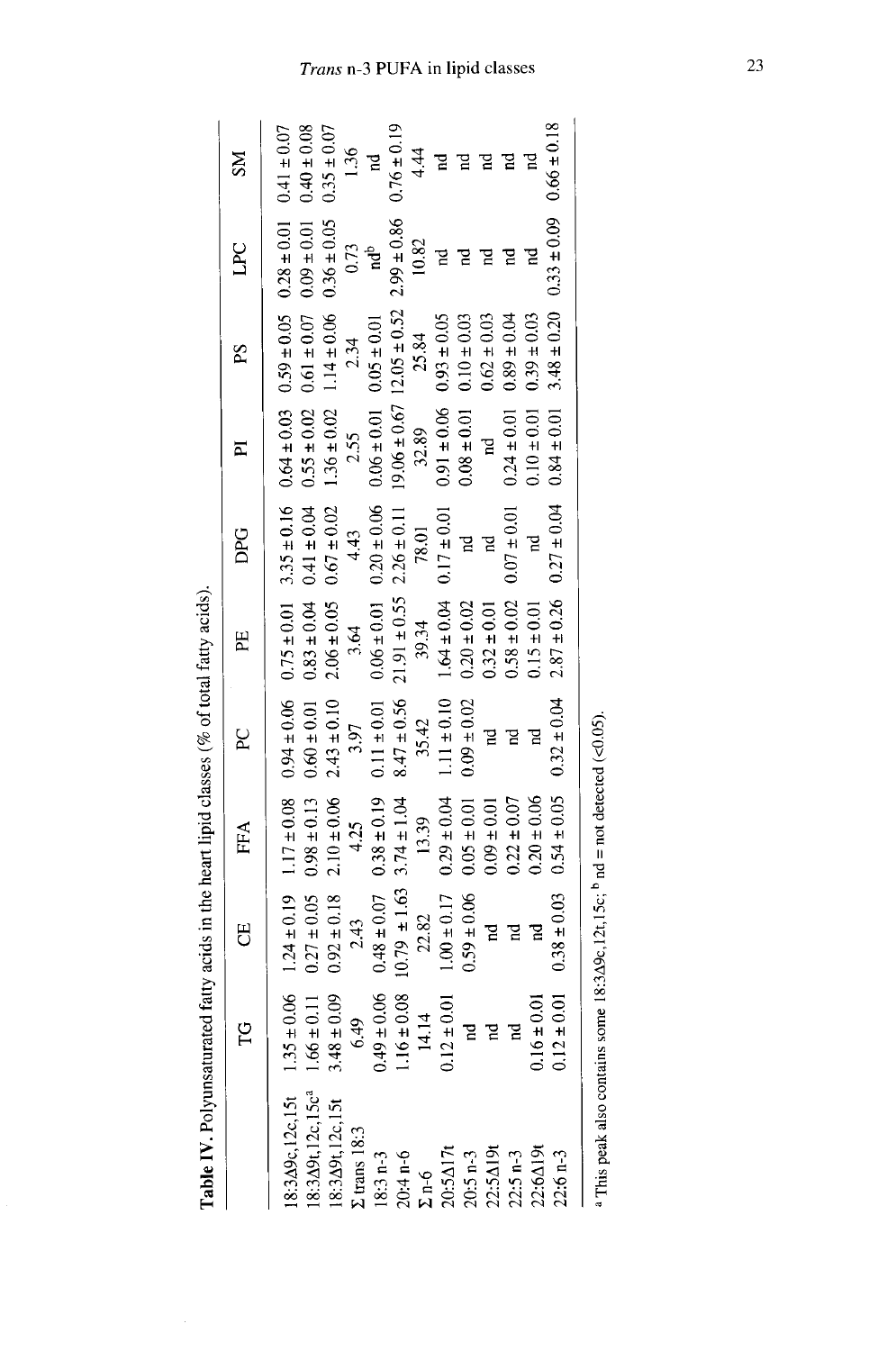|                                                                                                                                                                                          | <b>PG</b> | FO                                                                                                                                                                                                                                                                                                | FFA | R                                                                                                                                                                                                                                                                                                        | PE                                                                                                                    | DPG | $\overline{a}$                                                                                                                                                                                                                                                                                                                                                                | PS                                                                                    | <b>DAT</b>                                                                                                                                                                                                                                                                                                          | SM                                                                                                                                                                                                                                                                                                                                                                                  |
|------------------------------------------------------------------------------------------------------------------------------------------------------------------------------------------|-----------|---------------------------------------------------------------------------------------------------------------------------------------------------------------------------------------------------------------------------------------------------------------------------------------------------|-----|----------------------------------------------------------------------------------------------------------------------------------------------------------------------------------------------------------------------------------------------------------------------------------------------------------|-----------------------------------------------------------------------------------------------------------------------|-----|-------------------------------------------------------------------------------------------------------------------------------------------------------------------------------------------------------------------------------------------------------------------------------------------------------------------------------------------------------------------------------|---------------------------------------------------------------------------------------|---------------------------------------------------------------------------------------------------------------------------------------------------------------------------------------------------------------------------------------------------------------------------------------------------------------------|-------------------------------------------------------------------------------------------------------------------------------------------------------------------------------------------------------------------------------------------------------------------------------------------------------------------------------------------------------------------------------------|
| 18:3496,12c,15t<br>18:349t,12c,15c <sup>a</sup><br>18:349t,12c,15t<br>18:349t,12c,15t<br>18:3 n-3<br>20:541,7t<br>20:541,7t<br>20:541,7t<br>22:54.19<br>22:54.19<br>22:54.19<br>22:54.19 |           |                                                                                                                                                                                                                                                                                                   |     |                                                                                                                                                                                                                                                                                                          |                                                                                                                       |     |                                                                                                                                                                                                                                                                                                                                                                               |                                                                                       |                                                                                                                                                                                                                                                                                                                     |                                                                                                                                                                                                                                                                                                                                                                                     |
|                                                                                                                                                                                          |           |                                                                                                                                                                                                                                                                                                   |     |                                                                                                                                                                                                                                                                                                          |                                                                                                                       |     |                                                                                                                                                                                                                                                                                                                                                                               |                                                                                       |                                                                                                                                                                                                                                                                                                                     |                                                                                                                                                                                                                                                                                                                                                                                     |
|                                                                                                                                                                                          |           | $\begin{array}{cccccc}\n38 & 23 & 32 & 32 & 32 & 33 & 34 & 34 & 34 & 34 & 35 & 36 & 37 & 38 & 39 & 34 & 34 & 34 & 36 & 37 & 38 & 39 & 39 & 34 & 34 & 36 & 37 & 38 & 39 & 39 & 34 & 34 & 36 & 37 & 38 & 39 & 39 & 34 & 34 & 38 & 39 & 39 & 34 & 34 & 38 & 39 & 39 & 34 & 34 & 38 & 39 & 39 & 34 &$ |     | 0.19<br>0.19<br>0.19<br>1.19<br>2.19<br>1.19<br>0.19<br>1.19<br>0.19<br>1.19<br>1.19<br>1.19<br>1.19<br>1.19<br>1.19<br>1.19<br>1.19<br>1.19<br>1.19<br>1.19<br>1.19<br>1.19<br>1.19<br>1.19<br>1.19<br>1.19<br>1.19<br>1.19<br>1.19<br>1.19<br>1.19<br>1.19<br>1.19<br>1.19<br>1.19<br>1.19<br>1.19<br> | $17599$<br>$0.539$<br>$0.539$<br>$0.534$<br>$0.534$<br>$0.534$<br>$0.534$<br>$0.534$<br>$0.534$<br>$0.534$<br>$0.534$ |     | $6.5$ $\overline{6}$ $\overline{7}$ $\overline{4}$ $\overline{3}$ $\overline{4}$ $\overline{3}$ $\overline{4}$ $\overline{3}$ $\overline{4}$ $\overline{3}$ $\overline{4}$ $\overline{3}$ $\overline{4}$ $\overline{3}$ $\overline{4}$ $\overline{3}$ $\overline{4}$ $\overline{3}$ $\overline{4}$ $\overline{3}$ $\overline{4}$ $\overline{5}$ $\overline{6}$ $\overline{2}$ | $23.337$<br>$3.337$<br>$3.337$<br>$3.338$<br>$3.339$<br>$3.339$<br>$3.339$<br>$3.339$ |                                                                                                                                                                                                                                                                                                                     |                                                                                                                                                                                                                                                                                                                                                                                     |
|                                                                                                                                                                                          |           |                                                                                                                                                                                                                                                                                                   |     |                                                                                                                                                                                                                                                                                                          |                                                                                                                       |     |                                                                                                                                                                                                                                                                                                                                                                               |                                                                                       |                                                                                                                                                                                                                                                                                                                     |                                                                                                                                                                                                                                                                                                                                                                                     |
|                                                                                                                                                                                          |           |                                                                                                                                                                                                                                                                                                   |     |                                                                                                                                                                                                                                                                                                          |                                                                                                                       |     |                                                                                                                                                                                                                                                                                                                                                                               |                                                                                       |                                                                                                                                                                                                                                                                                                                     |                                                                                                                                                                                                                                                                                                                                                                                     |
|                                                                                                                                                                                          |           |                                                                                                                                                                                                                                                                                                   |     |                                                                                                                                                                                                                                                                                                          |                                                                                                                       |     |                                                                                                                                                                                                                                                                                                                                                                               |                                                                                       |                                                                                                                                                                                                                                                                                                                     |                                                                                                                                                                                                                                                                                                                                                                                     |
|                                                                                                                                                                                          |           |                                                                                                                                                                                                                                                                                                   |     |                                                                                                                                                                                                                                                                                                          |                                                                                                                       |     |                                                                                                                                                                                                                                                                                                                                                                               |                                                                                       |                                                                                                                                                                                                                                                                                                                     |                                                                                                                                                                                                                                                                                                                                                                                     |
|                                                                                                                                                                                          |           |                                                                                                                                                                                                                                                                                                   |     |                                                                                                                                                                                                                                                                                                          |                                                                                                                       |     |                                                                                                                                                                                                                                                                                                                                                                               |                                                                                       |                                                                                                                                                                                                                                                                                                                     |                                                                                                                                                                                                                                                                                                                                                                                     |
|                                                                                                                                                                                          |           |                                                                                                                                                                                                                                                                                                   |     |                                                                                                                                                                                                                                                                                                          |                                                                                                                       |     |                                                                                                                                                                                                                                                                                                                                                                               |                                                                                       |                                                                                                                                                                                                                                                                                                                     |                                                                                                                                                                                                                                                                                                                                                                                     |
|                                                                                                                                                                                          |           |                                                                                                                                                                                                                                                                                                   |     |                                                                                                                                                                                                                                                                                                          |                                                                                                                       |     |                                                                                                                                                                                                                                                                                                                                                                               |                                                                                       |                                                                                                                                                                                                                                                                                                                     |                                                                                                                                                                                                                                                                                                                                                                                     |
|                                                                                                                                                                                          |           |                                                                                                                                                                                                                                                                                                   |     |                                                                                                                                                                                                                                                                                                          |                                                                                                                       |     |                                                                                                                                                                                                                                                                                                                                                                               |                                                                                       |                                                                                                                                                                                                                                                                                                                     |                                                                                                                                                                                                                                                                                                                                                                                     |
|                                                                                                                                                                                          |           |                                                                                                                                                                                                                                                                                                   |     |                                                                                                                                                                                                                                                                                                          |                                                                                                                       |     |                                                                                                                                                                                                                                                                                                                                                                               |                                                                                       |                                                                                                                                                                                                                                                                                                                     |                                                                                                                                                                                                                                                                                                                                                                                     |
|                                                                                                                                                                                          |           |                                                                                                                                                                                                                                                                                                   |     |                                                                                                                                                                                                                                                                                                          |                                                                                                                       |     |                                                                                                                                                                                                                                                                                                                                                                               |                                                                                       | $\frac{1}{6}$ $\frac{1}{6}$ $\frac{1}{6}$ $\frac{1}{6}$ $\frac{1}{6}$ $\frac{1}{6}$ $\frac{1}{6}$ $\frac{1}{6}$ $\frac{1}{6}$ $\frac{1}{6}$ $\frac{1}{6}$ $\frac{1}{6}$ $\frac{1}{6}$ $\frac{1}{6}$ $\frac{1}{6}$ $\frac{1}{6}$ $\frac{1}{6}$ $\frac{1}{6}$ $\frac{1}{6}$ $\frac{1}{6}$ $\frac{1}{6}$ $\frac{1}{6}$ | $\begin{array}{c} 12 \\ 0 \\ 2 \\ 3 \\ 4 \\ 5 \\ 6 \\ 3 \\ 7 \\ 1 \\ 6 \\ 7 \\ 8 \\ 9 \\ 1 \\ 1 \\ 1 \\ 1 \\ 2 \\ 1 \\ 2 \\ 3 \\ 4 \\ 5 \\ 6 \\ 7 \\ 8 \\ 9 \\ 1 \\ 1 \\ 2 \\ 3 \\ 4 \\ 4 \\ 5 \\ 9 \\ 1 \\ 1 \\ 2 \\ 3 \\ 4 \\ 4 \\ 5 \\ 4 \\ 5 \\ 6 \\ 7 \\ 9 \\ 1 \\ 1 \\ 2 \\ 3 \\ 4 \\ 4 \\ 5 \\ 4 \\ 5 \\ 5 \\ 6 \\ 7 \\ 9 \\ 1 \\ 1 \\ 2 \\ 3 \\ 4 \\ 4 \\ 5 \\ 4 \\ 5 \\ 5$ |
|                                                                                                                                                                                          |           |                                                                                                                                                                                                                                                                                                   |     |                                                                                                                                                                                                                                                                                                          |                                                                                                                       |     |                                                                                                                                                                                                                                                                                                                                                                               |                                                                                       |                                                                                                                                                                                                                                                                                                                     |                                                                                                                                                                                                                                                                                                                                                                                     |

<sup>a</sup> This peak also contains some 18:3 $\Delta$ 9c,12t,15c; <sup>b</sup> nd = not detected (< 0.05).

Table V. Polyunsaturated fatty acids in the adrenal lipid classes.

A. Grandgirard et al.

 $\overline{24}$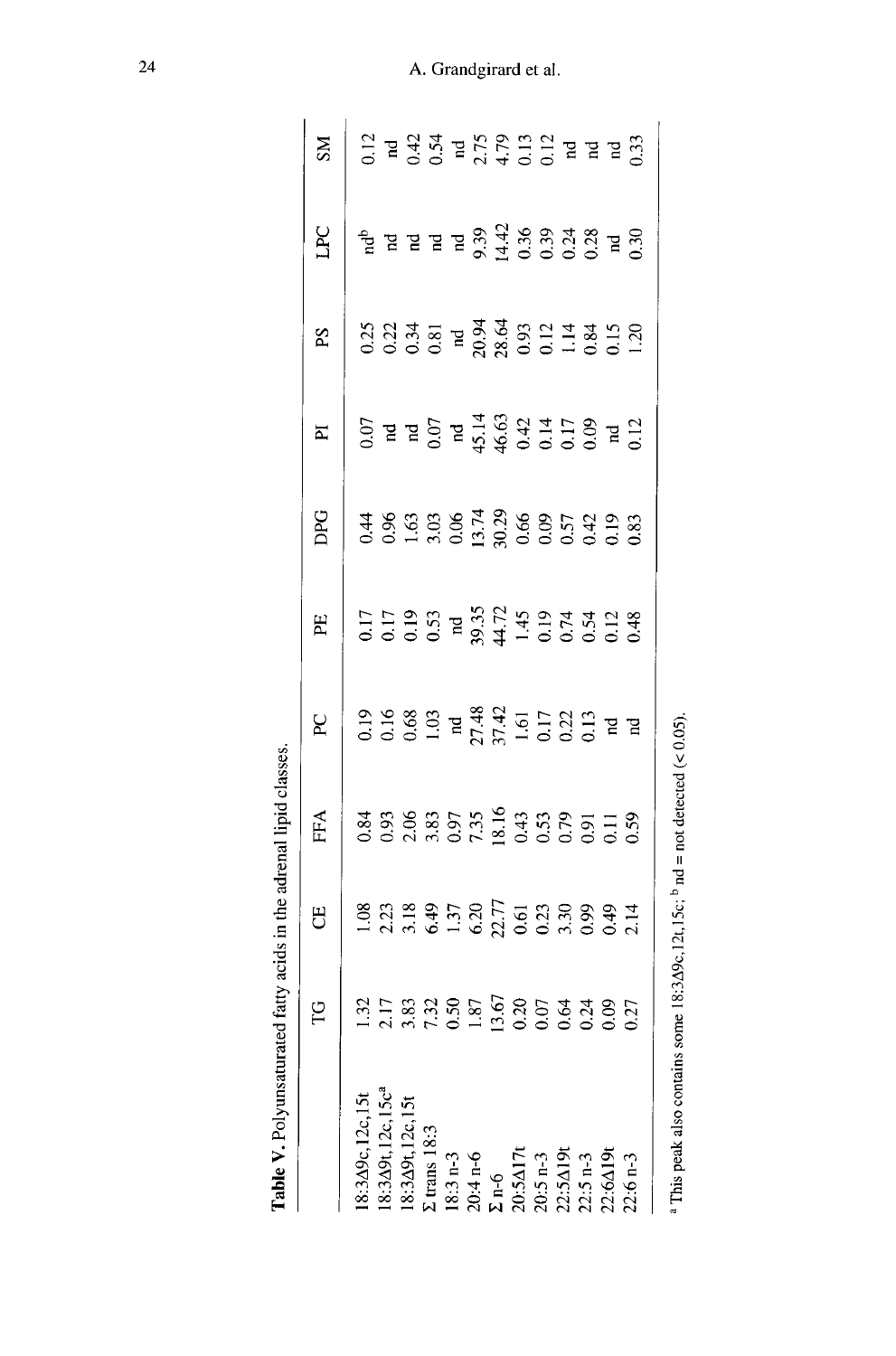

**Figure 1.** Trans polyunsaturated fatty acids in the liver  $(TG = triglycerides; CE = cholesterol esters;$  $FFA$  = free fatty acids; PC = phosphatidylcholine; PE = phosphatidylethanolamine; DPG = diphosphatidylglycerol;  $PI =$ phosphatidylinositol;  $PS =$ phosphatidylserine;  $LPC =$ lysophos $phatidyleholine$ ;  $SM = sphingomyelin$ ).



Figure 2. Trans polyunsaturated fatty acids in the kidneys (same legend as in *figure 1*).



Figure 3. Trans polyunsaturated fatty acids in the heart (same legend as in *figure 1*).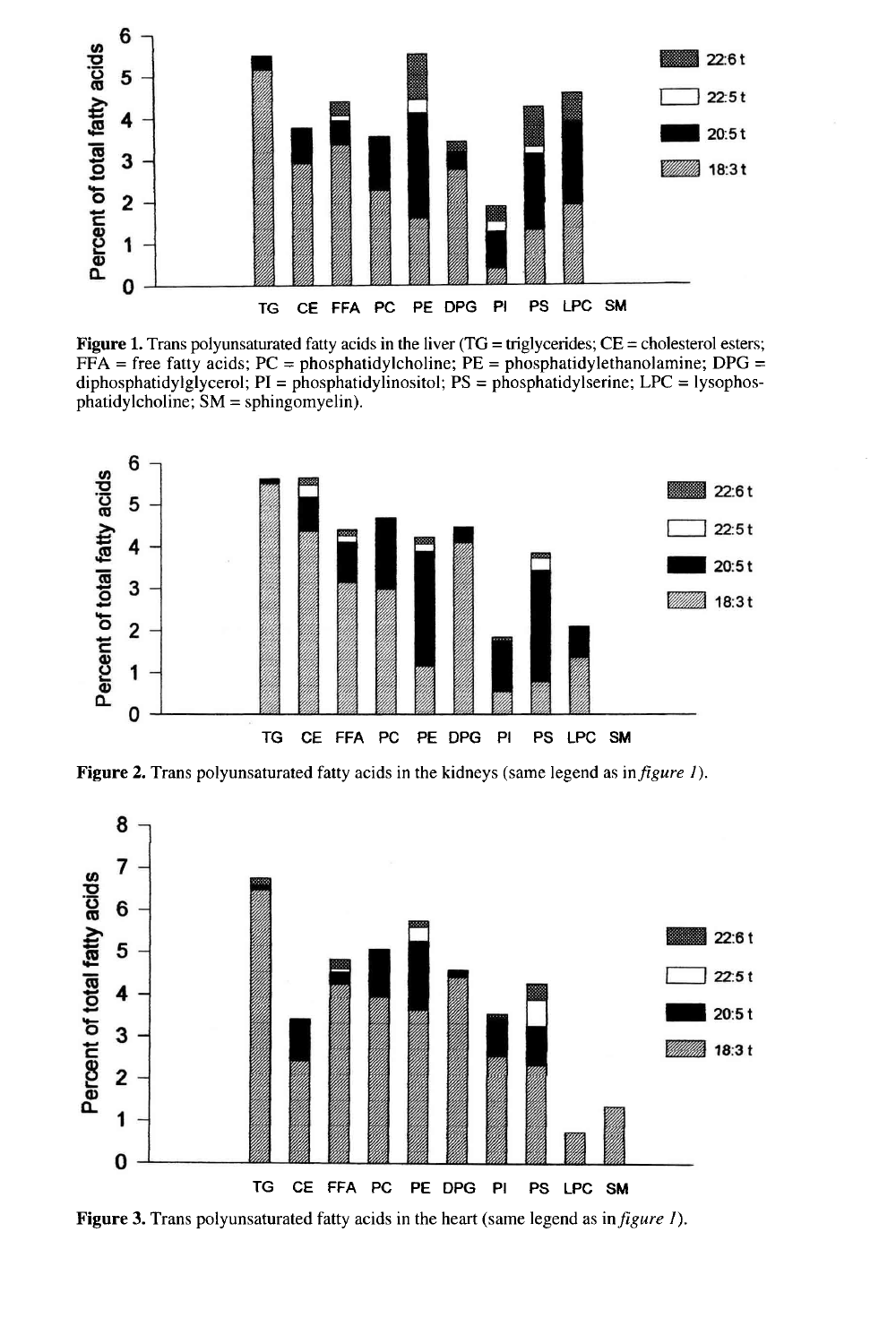

**Figure 4.** Trans polyunsaturated fatty acids in the adrenals (same legend as in *figure 1)*.

liver, the percentage of 22:6 n-3 was three times higher in LPC than in PC. This could result from a little contamination of LPC, due to its very small amount.

#### 4. DISCUSSION

The adrenals were different from the other organs. They presented a high level of  $22:5\Delta19t$ , in particular in CE. The importance of CE in the adrenals has been known for a long time. Moreover, high levels of 22:5 (n-3) were already detected in several lipid classes [21]. Our results are then not surprising. When the longchain trans PUFA were detected for the first time [5], a compound with the characteristics of  $22:5\Delta19t$  was present in large quantity in adrenals.

As a rule, a thorough analysis of our results led us to find that each long-chain *trans* PUFA was important in a lipid class, when the corresponding *cis* compound was present. It is for this reason that we calculated (table VI) the proportion of each *trans* n-3 compound in its category  $(cis +$ trans), when possible. It can be seen that each trans n-3 isomer represented a constant proportion in all phospholipid classes.<br>For example, the 20:5 $\Delta$ 17t corresponded to 85-90 % of the total 20:5; the 22:5 $\Delta$ 19t reached about 24 % of  $\Sigma$ 22:5(n-3) in liver, 39 % in heart, 54 % in kidneys and 60 % in adrenals. The calculation of the proportions of the 22:6 isomers was less valid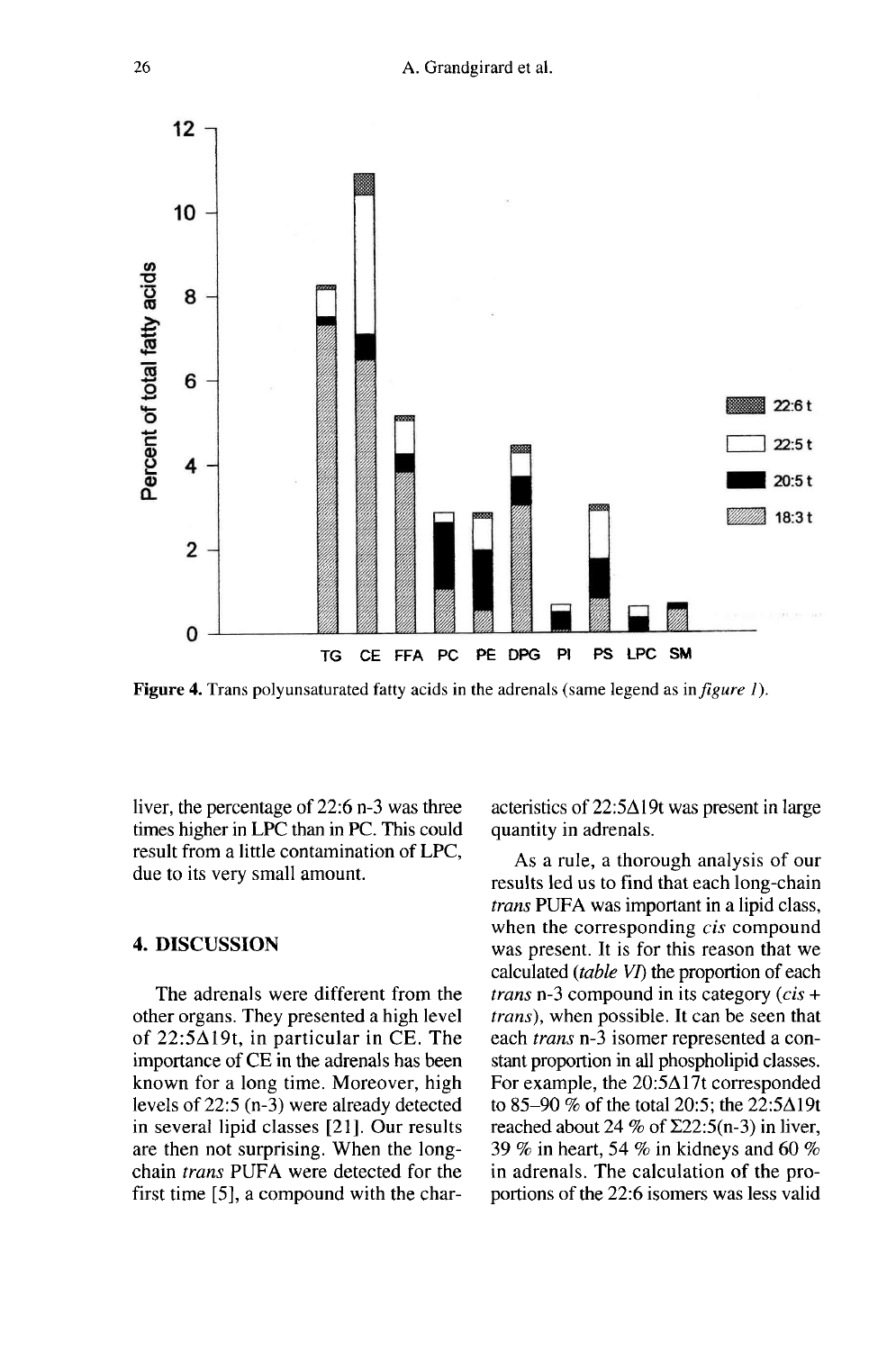|                           | PC | PE | <b>DPG</b> | PI | PS |
|---------------------------|----|----|------------|----|----|
| Liver                     |    |    |            |    |    |
| $20:5t/\Sigma 20:5$ (n-3) | 85 | 83 | 79         | 87 | 78 |
| $22:5t/\Sigma 22:5$ (n-3) | nc | 26 | nc         | 25 | 20 |
| $22:6t/\Sigma 22:6$ (n-3) | nc | 10 | 8          | 10 | 9  |
| Kidneys                   |    |    |            |    |    |
| $20:5t/\Sigma 20:5$ (n-3) | 87 | 84 | 80         | 90 | 83 |
| $22:5t/\Sigma 22:5$ (n-3) | nc | 48 | nc         | nc | 60 |
| $22:6t/\Sigma 22:6(n-3)$  | nc | 9  | nc         | 8  | 13 |
| Heart                     |    |    |            |    |    |
| $20:5t/\Sigma 20:5$ (n-3) | 92 | 89 | nc         | 92 | 90 |
| $22:5t/\Sigma 22:5$ (n-3) | nc | 36 | nc         | nc | 41 |
| $22:6t/\Sigma 22:6(n-3)$  | nc | 5  | nc         | 11 | 10 |
| Adrenals                  |    |    |            |    |    |
| $20:5t/\Sigma 20:5$ (n-3) | 90 | 88 | 88         | 75 | 89 |
| $22:5t/\sum 22:5(n-3)$    | 63 | 58 | 58         | 65 | 58 |
| $22:6t/\Sigma 22:6$ (n-3) | nc | 20 | 19         | nc | 11 |

Table VI. Proportions of the trans long-chain PUFA in their category.

 $nc = not calculated (insufficient quantities).$ 

owing to the very low quantities of these compounds. However, it seemed that the 22:6 $\Delta$ 19t represented about 10 % of the total 22:6 in the liver, kidneys and heart, and 17 % in adrenals.

Apparently, the  $20:5\Delta17t$  is easily synthesized in vivo from the 18:3A9c, 12c, 15t. However, this compound accumulates in all tissues and in the main lipid classes. It is possible that the cis compounds are preferentially used to form 22:5 and 22:6 PUFA. This effect has already been observed in brain structures and the retina [11]. All the results obtained suggest that the pathways used to synthesize the *trans* long-chain n-3 PUFA are similar to those of the corresponding *cis* compounds, but that the rate of conversion could be different.

Sterically, the compounds with *trans* double bonds are straightened. So, the

trans monounsaturated fatty acids look<br>like saturated fatty acids [1]. This point was recently confirmed for PUFA: 18:3A9c, 12c, 15t was incorporated in DPG as well as  $18:2\Delta9c$ ,  $12c$   $\overline{2}41$ . Thus, it seems that  $18:3\Delta9c$ , 12c, 15t is a good substrate for the enzymic system that ensures the acylation of cardiolipins and that the trans ethylenic bond is recognized as a saturated bond. If this was the same for the long-chain n-3 PUFA, for example, the 20:5A5c, 8c, llc, 14c, 17t  $(20:5\Delta)$ 17t) would then be recognized as 20:4A5c, 8c, I Ic, 14c (arachidonic acid). However, our results do not confirm this assumption. These trans long-chain n-3 PUFA are found in the classes and the tissues, where their corresponding *cis* isomers are usually found, and they are not similar to n-6 long-chain PUFA. The physiological effects of these compounds are also more comparable to their cis n-3 iso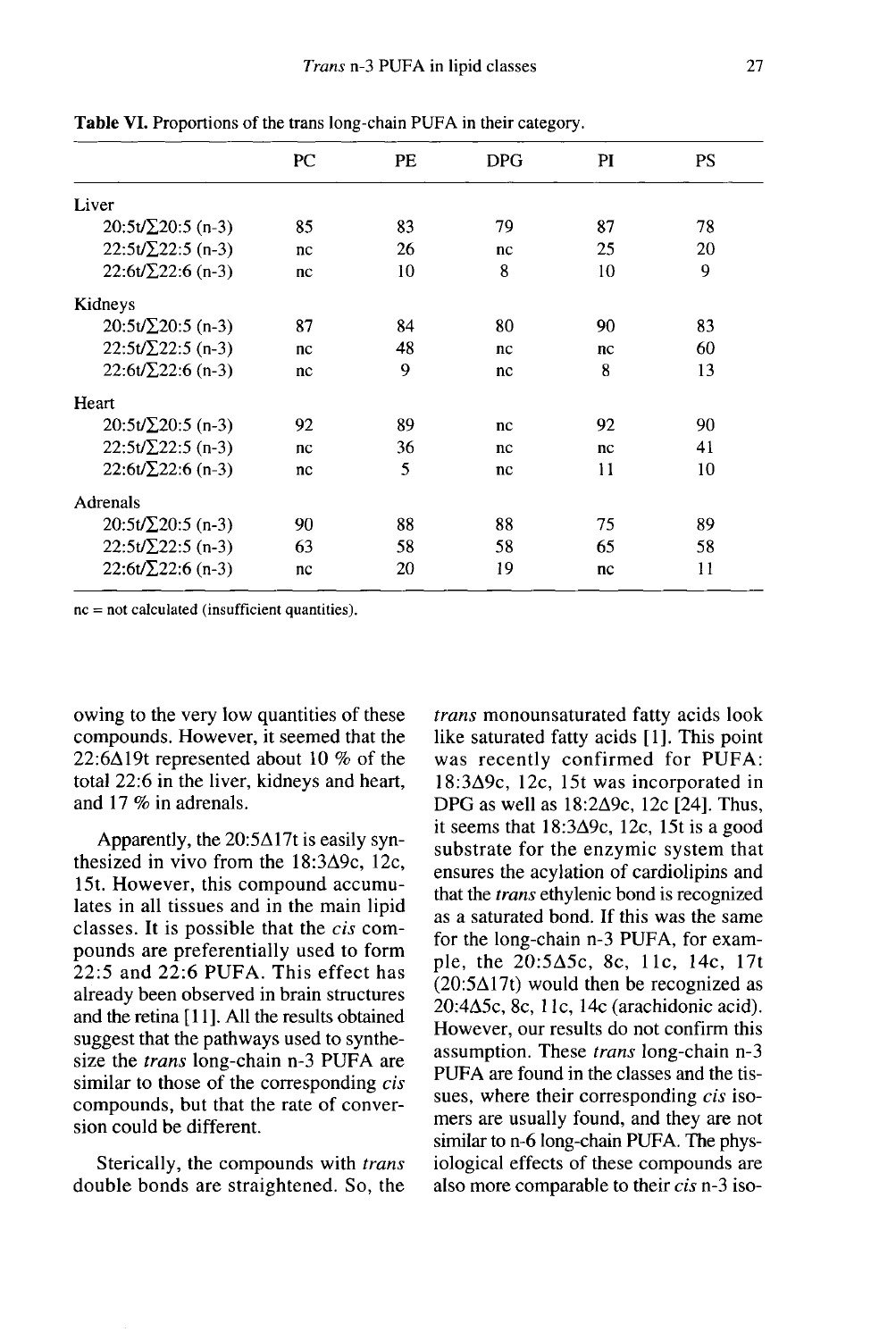mers than to those of the n-6 fatty acids. For example,  $20:5\Delta$ 17t and  $22:6\Delta$ 19t are less antiaggregant than their corresponding cis isomers, but they are not as proaggregant as arachidonic acid [2, 16].

Further studies are needed to determine other possible physiological effects due to the incorporation of these n-3 trans long-chain PUFA into most lipid classes of several organs.

#### REFERENCES

- [1] Beare-Rogers J.L., Trans and positional isomers of common fatty acids, Adv. Nutr. Res. 5 (1983) 171-200.
- [2] Chardigny J.M., Sebedio J.L., Juaneda P., Vatele J.M., Grandgirard A., Effects of trans n-3 polyunsaturated fatty acids on human platelet aggregation, Nutr. Res. 15 (1995)  $1463 - 1471.$
- [3] Damy Zarambaud A., Grandgirard A., Detoxification par le rat des composés formés au cours de la thermopolymerisation de 1'huile de lin . 2) Effets d'une administration discontinue d'huile chauffée sur l'excrétion urinaire de glucuronides, le poids du foie et les teneurs tissulaires en monomères cycliques, Reprod. Nutr. Dev. 21 (1981) 409-419.
- [4] Folch J., Lees M., Sloane-Stanley G.H., A simple method for the isolation and purification of total lipids from animal tissues, J. Biol. Chem. 226 (1957) 497-509.
- [5] Grandgirard A., Composition en acides gras des lipides des testicules et des surrénales de rats soumis a des regimes alimentaires contenant de l'huile de lin fraiche ou thermopolymérisée, C.R. Soc. Biol. 171 (1977) 1019-1023.
- [6] Grandgirard A., Loisel W., Influence de l'ingestion d'huile de lin chauffée sur l'activit6 de la phosphatase alcaline et des transaminases s6riques, chez le rat, Ann. Nutr. Aliment. 28 (1974) 121-133.
- [7] Grandgirard A., Julliard F., Influence de ité de la phosphatase alcaline et des transaminases sériques, chez le rat, Ann. Nutr. Aliment. 28 (1974) 121–133.<br>Grandgirard A., Julliard F., Influence de<br>divers paramètres sur la dégradation d'huiles<br>végétales au cours d v6g6tales au cours du chauffage : nature de l'huile, température et durée du chauffage, Rev. Fr. Corps Gras 34 (1987) 213-219.
- [8] Grandgirard A., Sebedio J.L., Fleury J., Geometrical isomerization of linolenic acid during heat treatment of vegetable oils, J. Am. Oil Chem. Soc. 61 (1984) 1563-1568.
- [9] Grandgirard A., Julliard F., Prevost J., Sebedio J.L., Preparation of geometrical isomers

of linolenic acid, J. Am. Oil Chem. Soc. 64 (1987)1434-1440.

- [10] Grandgirard A., Piconneaux A., Sebedio J.L., O'Keefe S.F., Semon E., Le Quéré J.L., Occurrence of geometrical isomers of eicosapentaenoic and docosahexaenoic acids in liver lipids of rats fed heated linseed oil, Lipids 24 (1989) 799-804.
- [11] Grandgirard A., Bourre J.M., Julliard F., Homayoun P., Dumont 0., Piciotti M., Sebedio J.L., Incorporation of trans longchain n-3 polyunsaturated fatty acids in rat brain structures and retina, Lipids 29 (1994) 251-258.
- [12] Hamilton J.G., Comai K., Separation of neutral lipids and free fatty acids by high-performance liquid chromatography using low wavelength ultraviolet detection, J. Lipid Res. 25 (1984) l 142-1148.
- [13] Juaneda P., Rocquelin G., Rapid and convenient separation of phospholipids and nonphosphorus lipids from rat heart using silica cartridges, Lipids 20 (1985) 40-41.
- [14] Juaneda P., Rocquelin G., Complete separa- tion of phospholipids from human heart combining two HPLC methods, Lipids 21 (1986)  $239 - 240$ .
- [15] Morrison W.R., Smith L.M., Preparation of fatty acid methyl esters and dimethylacetals from lipids with boron fluoride-methanol, J. Lipid Res. 5 (1964) 600-608.
- [16] O'Keefe S.F., Lagarde M., Grandgirard A., Sebedio J.L., Trans n-3 eicosapentaenoic and docosahexaenoic acid isomers exhibit different inhibitory effects on arachidonic acid metabolism in human platelets compared to the respective cis fatty acids, J. Lipid Res. 31 (1990) 1241-1246.
- [17] Potteau B., Influence de 1'ingestion d'huile de lin chauffée sur l'utilisation digestive et la composition en acides gras des lipides du foie et des depots adipeux chez le rat male en croissance, Ann. Nutr. Aliment. 28 (1974) 135-158.
- [18] Potteau B., Lhuissier M., Leclerc J., Custot F., Mezonnet R., Cluzan R., Recherches sur la composition et les effets physiologiques de l'huile de soja chauffée et de différentes fractions obtenues à partir de cette huile, Rev. Fr. Corps Gras 18 (1970) 143-153, 235-245.
- [19] Ros A., Method for dry sampling in gas chromatography, J. Gas Chromatogr. 3 (1965) 252.
- [20] Sebedio J.L., Grandgirard A., Septier C., Prevost J., Etat d'altération de quelques huiles de friture prélevées en restauration, Rev. Fr. Corps Gras 34 (1987) 15-18.
- [21] Takayasu K., Okuda K., Yoshikawa I., Fatty acid composition of human and rat adrenal